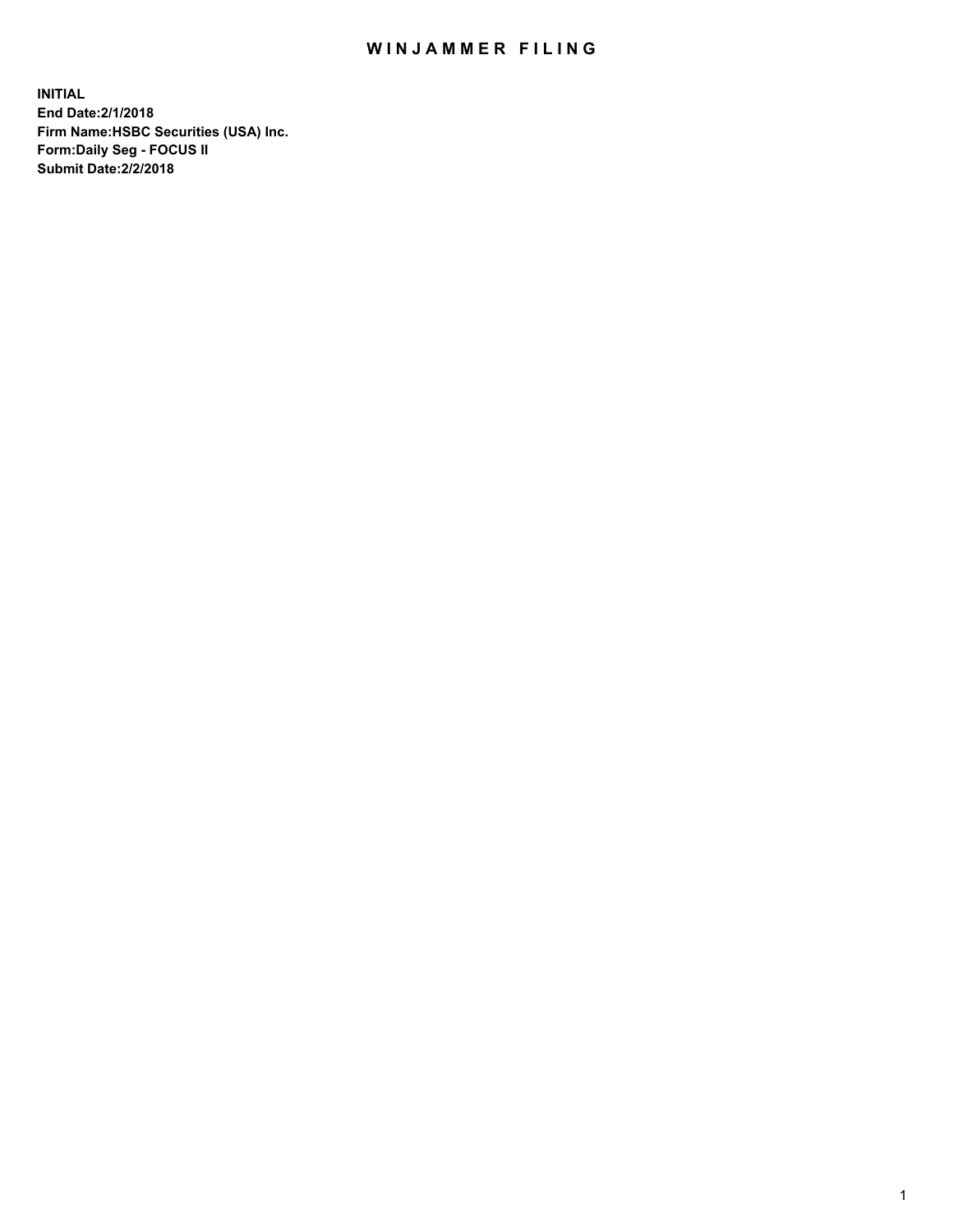## **INITIAL End Date:2/1/2018 Firm Name:HSBC Securities (USA) Inc. Form:Daily Seg - FOCUS II Submit Date:2/2/2018 Daily Segregation - Cover Page**

| Name of Company<br><b>Contact Name</b><br><b>Contact Phone Number</b><br><b>Contact Email Address</b>                                                                                                                                                                                                                         | <b>HSBC Securities (USA) Inc.</b><br><b>Michael Vacca</b><br>212-525-7951<br>michael.vacca@us.hsbc.com |
|-------------------------------------------------------------------------------------------------------------------------------------------------------------------------------------------------------------------------------------------------------------------------------------------------------------------------------|--------------------------------------------------------------------------------------------------------|
| FCM's Customer Segregated Funds Residual Interest Target (choose one):<br>a. Minimum dollar amount: ; or<br>b. Minimum percentage of customer segregated funds required:%; or<br>c. Dollar amount range between: and; or<br>d. Percentage range of customer segregated funds required between: % and %.                       | 98,000,000<br><u>0</u><br><u>00</u><br>00                                                              |
| FCM's Customer Secured Amount Funds Residual Interest Target (choose one):<br>a. Minimum dollar amount: ; or<br>b. Minimum percentage of customer secured funds required:%; or<br>c. Dollar amount range between: and; or<br>d. Percentage range of customer secured funds required between: % and %.                         | 25,000,000<br><u>0</u><br><u>00</u><br>00                                                              |
| FCM's Cleared Swaps Customer Collateral Residual Interest Target (choose one):<br>a. Minimum dollar amount: ; or<br>b. Minimum percentage of cleared swaps customer collateral required:%; or<br>c. Dollar amount range between: and; or<br>d. Percentage range of cleared swaps customer collateral required between:% and%. | 122,000,000<br><u>0</u><br><u>00</u><br><u>00</u>                                                      |

Attach supporting documents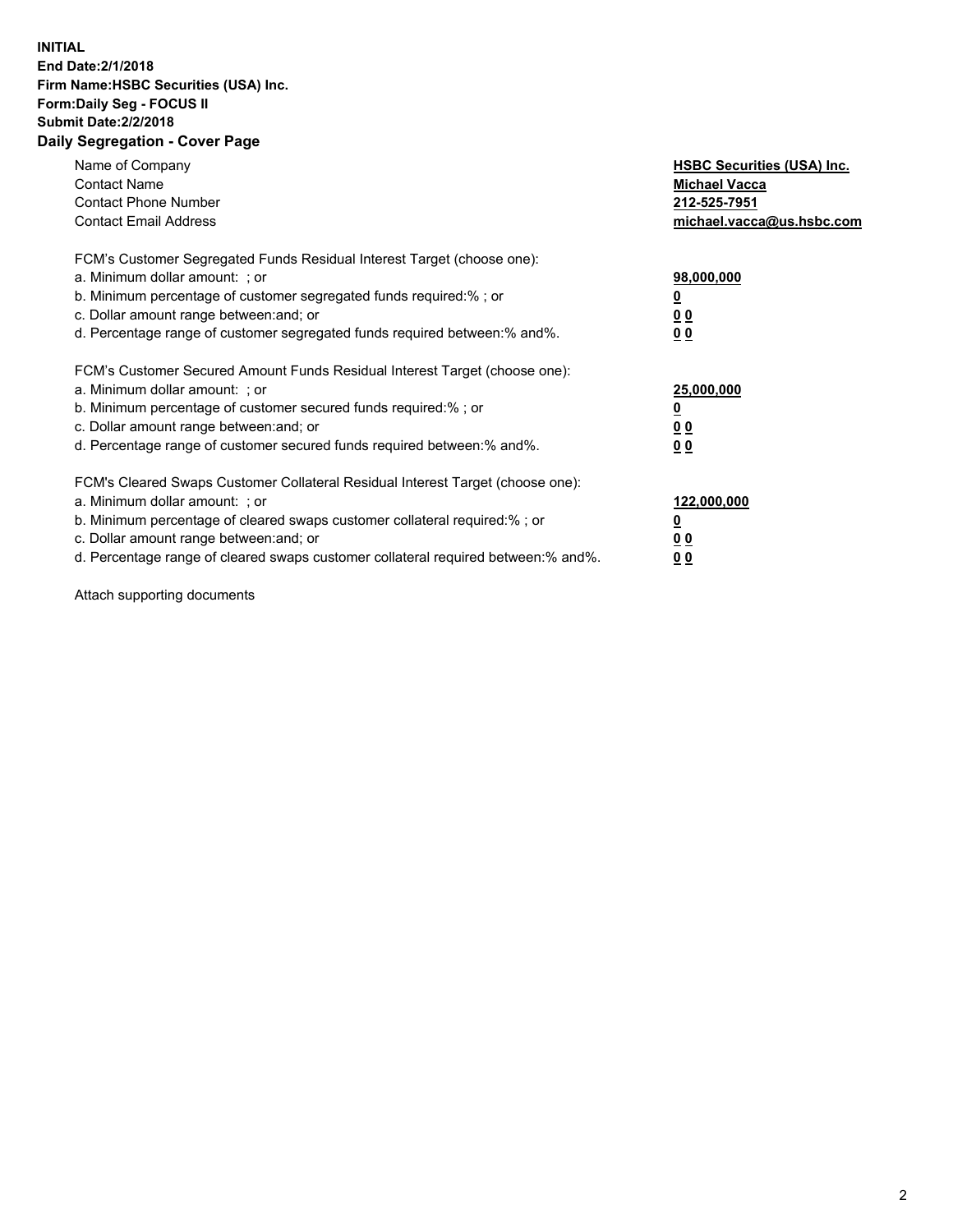**INITIAL End Date:2/1/2018 Firm Name:HSBC Securities (USA) Inc. Form:Daily Seg - FOCUS II Submit Date:2/2/2018 Daily Segregation - Secured Amounts** Foreign Futures and Foreign Options Secured Amounts Amount required to be set aside pursuant to law, rule or regulation of a foreign government or a rule of a self-regulatory organization authorized thereunder **0** [7305] 1. Net ledger balance - Foreign Futures and Foreign Option Trading - All Customers A. Cash **61,902,047** [7315] B. Securities (at market) **95,423,553** [7317] 2. Net unrealized profit (loss) in open futures contracts traded on a foreign board of trade **-22,462,932** [7325] 3. Exchange traded options a. Market value of open option contracts purchased on a foreign board of trade **0** [7335] b. Market value of open contracts granted (sold) on a foreign board of trade **0** [7337] 4. Net equity (deficit) (add lines 1. 2. and 3.) **134,862,668** [7345] 5. Account liquidating to a deficit and account with a debit balances - gross amount **185,166** [7351] Less: amount offset by customer owned securities **-183,426** [7352] **1,740** [7354] 6. Amount required to be set aside as the secured amount - Net Liquidating Equity Method (add lines 4 and 5) **134,864,408** [7355] 7. Greater of amount required to be set aside pursuant to foreign jurisdiction (above) or line 6. **134,864,408** [7360] FUNDS DEPOSITED IN SEPARATE REGULATION 30.7 ACCOUNTS 1. Cash in banks A. Banks located in the United States **43,285,577** [7500] B. Other banks qualified under Regulation 30.7 **0** [7520] **43,285,577** [7530] 2. Securities A. In safekeeping with banks located in the United States **32,129,700** [7540] B. In safekeeping with other banks qualified under Regulation 30.7 **0** [7560] **32,129,700** [7570] 3. Equities with registered futures commission merchants A. Cash **0** [7580] B. Securities **0** [7590] C. Unrealized gain (loss) on open futures contracts **0** [7600] D. Value of long option contracts **0** [7610] E. Value of short option contracts **0** [7615] **0** [7620] 4. Amounts held by clearing organizations of foreign boards of trade A. Cash **0** [7640] B. Securities **0** [7650] C. Amount due to (from) clearing organization - daily variation **0** [7660] D. Value of long option contracts **0** [7670] E. Value of short option contracts **0** [7675] **0** [7680] 5. Amounts held by members of foreign boards of trade A. Cash **58,557,236** [7700] B. Securities **63,293,853** [7710] C. Unrealized gain (loss) on open futures contracts **-22,462,932** [7720] D. Value of long option contracts **0** [7730] E. Value of short option contracts **0** [7735] **99,388,157** [7740] 6. Amounts with other depositories designated by a foreign board of trade **0** [7760] 7. Segregated funds on hand **0** [7765] 8. Total funds in separate section 30.7 accounts **174,803,434** [7770] 9. Excess (deficiency) Set Aside for Secured Amount (subtract line 7 Secured Statement Page 1 from Line 8) **39,939,026** [7380] 10. Management Target Amount for Excess funds in separate section 30.7 accounts **25,000,000** [7780]

11. Excess (deficiency) funds in separate 30.7 accounts over (under) Management Target **14,939,026** [7785]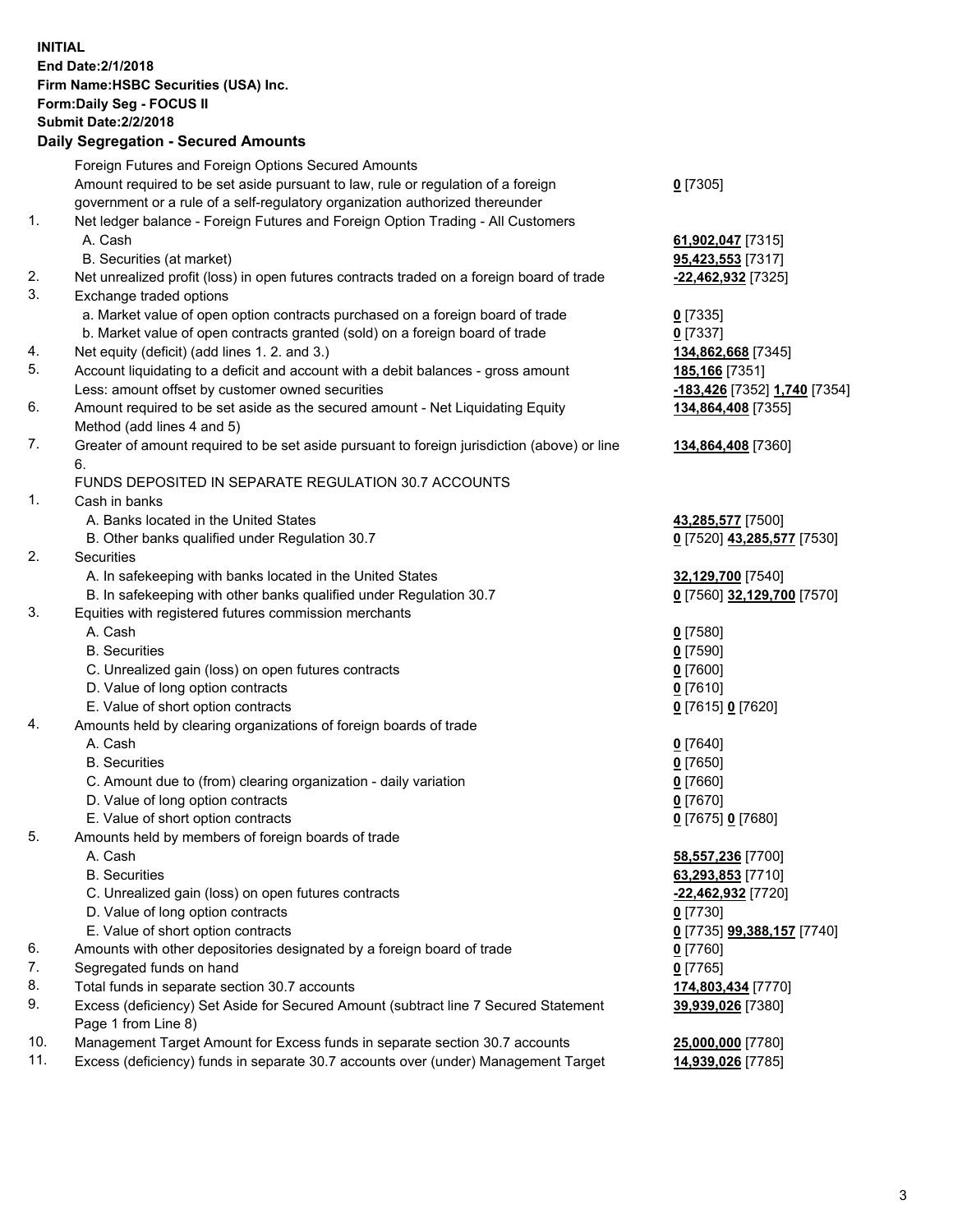| <b>INITIAL</b> | End Date: 2/1/2018<br>Firm Name: HSBC Securities (USA) Inc.<br>Form: Daily Seg - FOCUS II<br><b>Submit Date: 2/2/2018</b><br>Daily Segregation - Segregation Statement |                             |
|----------------|------------------------------------------------------------------------------------------------------------------------------------------------------------------------|-----------------------------|
|                | SEGREGATION REQUIREMENTS(Section 4d(2) of the CEAct)                                                                                                                   |                             |
| 1.             | Net ledger balance                                                                                                                                                     |                             |
|                | A. Cash                                                                                                                                                                | -358,031,805 [7010]         |
|                | B. Securities (at market)                                                                                                                                              | 973,572,661 [7020]          |
| 2.             | Net unrealized profit (loss) in open futures contracts traded on a contract market                                                                                     | 687,562,262 [7030]          |
| 3.             | Exchange traded options                                                                                                                                                |                             |
|                | A. Add market value of open option contracts purchased on a contract market                                                                                            | 120,499,625 [7032]          |
|                | B. Deduct market value of open option contracts granted (sold) on a contract market                                                                                    | <u>-19,428,628</u> [7033]   |
| 4.             | Net equity (deficit) (add lines 1, 2 and 3)                                                                                                                            | 1,404,174,115 [7040]        |
| 5.             | Accounts liquidating to a deficit and accounts with                                                                                                                    |                             |
|                | debit balances - gross amount                                                                                                                                          | 18,660,431 [7045]           |
|                | Less: amount offset by customer securities                                                                                                                             | -18,660,430 [7047] 1 [7050] |
| 6.             | Amount required to be segregated (add lines 4 and 5)                                                                                                                   | 1,404,174,116 [7060]        |
|                | FUNDS IN SEGREGATED ACCOUNTS                                                                                                                                           |                             |
| 7.             | Deposited in segregated funds bank accounts                                                                                                                            |                             |
|                | A. Cash                                                                                                                                                                | 37,914,181 [7070]           |
|                | B. Securities representing investments of customers' funds (at market)                                                                                                 | $0$ [7080]                  |
|                | C. Securities held for particular customers or option customers in lieu of cash (at                                                                                    | 199,400,369 [7090]          |
|                | market)                                                                                                                                                                |                             |
| 8.             | Margins on deposit with derivatives clearing organizations of contract markets                                                                                         |                             |
|                | A. Cash                                                                                                                                                                | 436,729,783 [7100]          |
|                | B. Securities representing investments of customers' funds (at market)                                                                                                 | $0$ [7110]                  |
|                | C. Securities held for particular customers or option customers in lieu of cash (at<br>market)                                                                         | 758,926,622 [7120]          |
| 9.             | Net settlement from (to) derivatives clearing organizations of contract markets                                                                                        | -37,747,972 [7130]          |
| 10.            | Exchange traded options                                                                                                                                                |                             |
|                | A. Value of open long option contracts                                                                                                                                 | 120,499,625 [7132]          |
|                | B. Value of open short option contracts                                                                                                                                | -19,428,628 [7133]          |
| 11.            | Net equities with other FCMs                                                                                                                                           |                             |
|                | A. Net liquidating equity                                                                                                                                              | 2,704,258 [7140]            |
|                | B. Securities representing investments of customers' funds (at market)                                                                                                 | 0 [7160]                    |
|                | C. Securities held for particular customers or option customers in lieu of cash (at<br>market)                                                                         | $0$ [7170]                  |
| 12.            | Segregated funds on hand                                                                                                                                               | 15,245,670 [7150]           |
| 13.            | Total amount in segregation (add lines 7 through 12)                                                                                                                   | 1,514,243,908 [7180]        |
| 14.            | Excess (deficiency) funds in segregation (subtract line 6 from line 13)                                                                                                | 110,069,792 [7190]          |
| 15.            | Management Target Amount for Excess funds in segregation                                                                                                               | 98,000,000 [7194]           |
| 16.            | Excess (deficiency) funds in segregation over (under) Management Target Amount                                                                                         | 12,069,792 [7198]           |

16. Excess (deficiency) funds in segregation over (under) Management Target Amount Excess